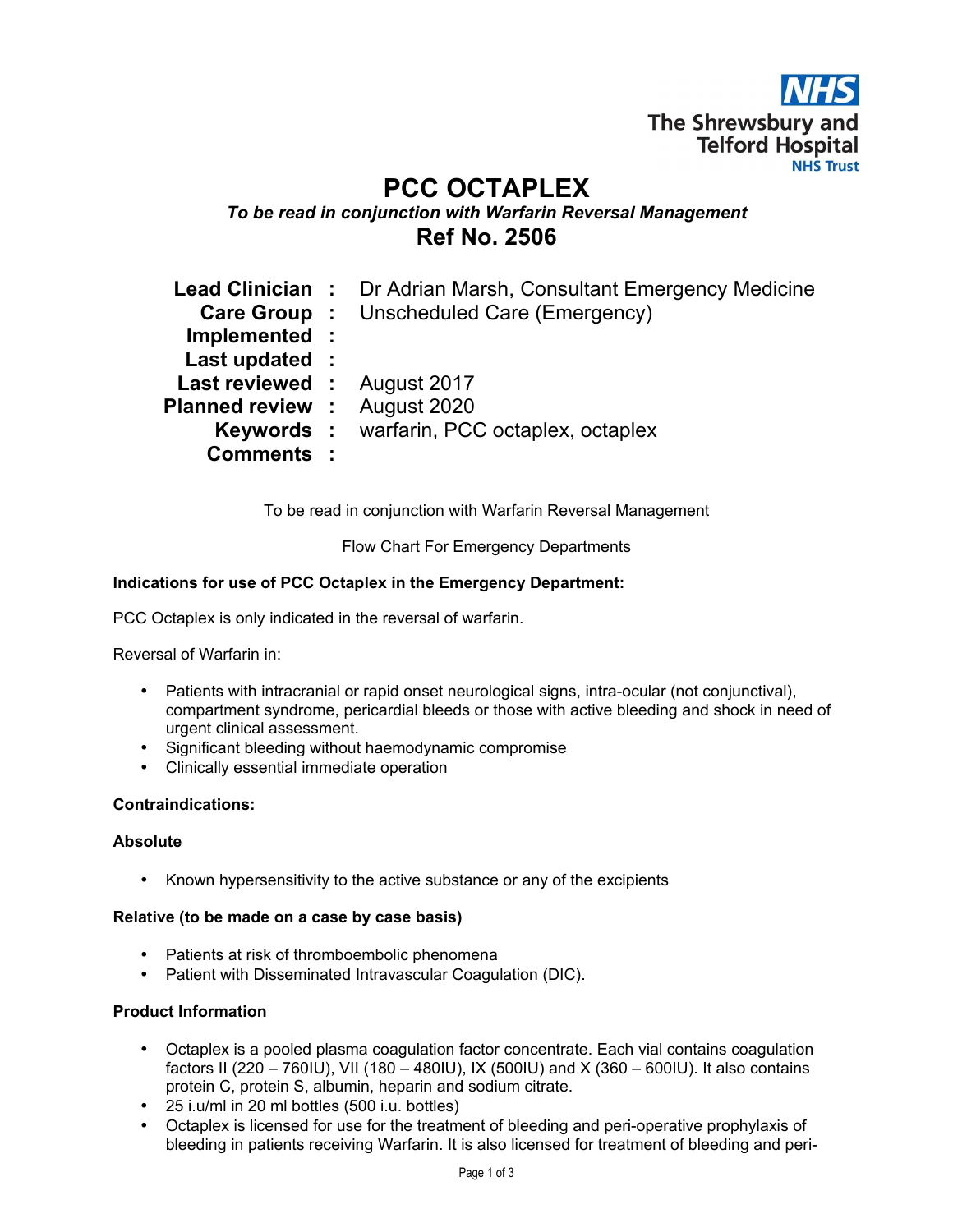operative prophylaxis in congenital deficiency of any of the vitamin K dependent coagulation factors (FII, FVII, FIX & FX) when purified specific coagulation products are not available.

- PCC Octaplex provides a more rapid and effective reversal of Warfarin at a lower volume than human plasma.
- Side effects relating to the administration of PCC Octaplex should be carefully outlined to the patient prior to administration – potential adverse effects of PCC Octaplex are as follows:
	- o Hypersensitivity or allergic reactions.
	- o Development of antibodies to one or more of the prothrombin complex constituents.
	- o Risk of thrombosis.
	- o Rare cases of development of heparin-associated fall in platelet count.

## Process of ordering PCC Octaplex

- Discuss the case with the on-call haematology consultant
- Order PCC Octaplex on "Review" via the "Test Order" section
- Dose is dependent on the patient weight and the INR
- The dose to be given will be determined by the on-call haematologist
- If INR is unknown and the clinical circumstances require immediate reversal of warfarin then use 2ml/kg
- Maximum dose is 120 ml/3,000 units

#### **Prescription**

- Vitamin K MUST be prescribed and given prior to PCC Octaplex
- PCC Octaplex must be prescribed on the in-patient drug chart on the blood product prescription chart and attached to the in-patient drug chart
- Each bottle must be prescribed independently
- The product is reconstituted from a dried powder using the supplied diluent, using an aseptic technique. It should then be administered as an IV infusion initially at 1ml per minute increasing to 3ml per minute in the absence of any allergic or anaphylactic reactions.
- Each bottle comes with a detachable sticker. This sticker must be stuck on patients notes, as you would do for a blood transfusion.

## Monitoring of INR

- Once PCC Octaplex has been given, wait 20 minutes and perform another clotting screen and assess the degree of correction of INR.
- Seek further advice if no improvement takes place.
- The degree of reversal must be decided on an individual basis. All patients with bleeding should be evaluated to identify if there is a local anatomical reason for bleeding.